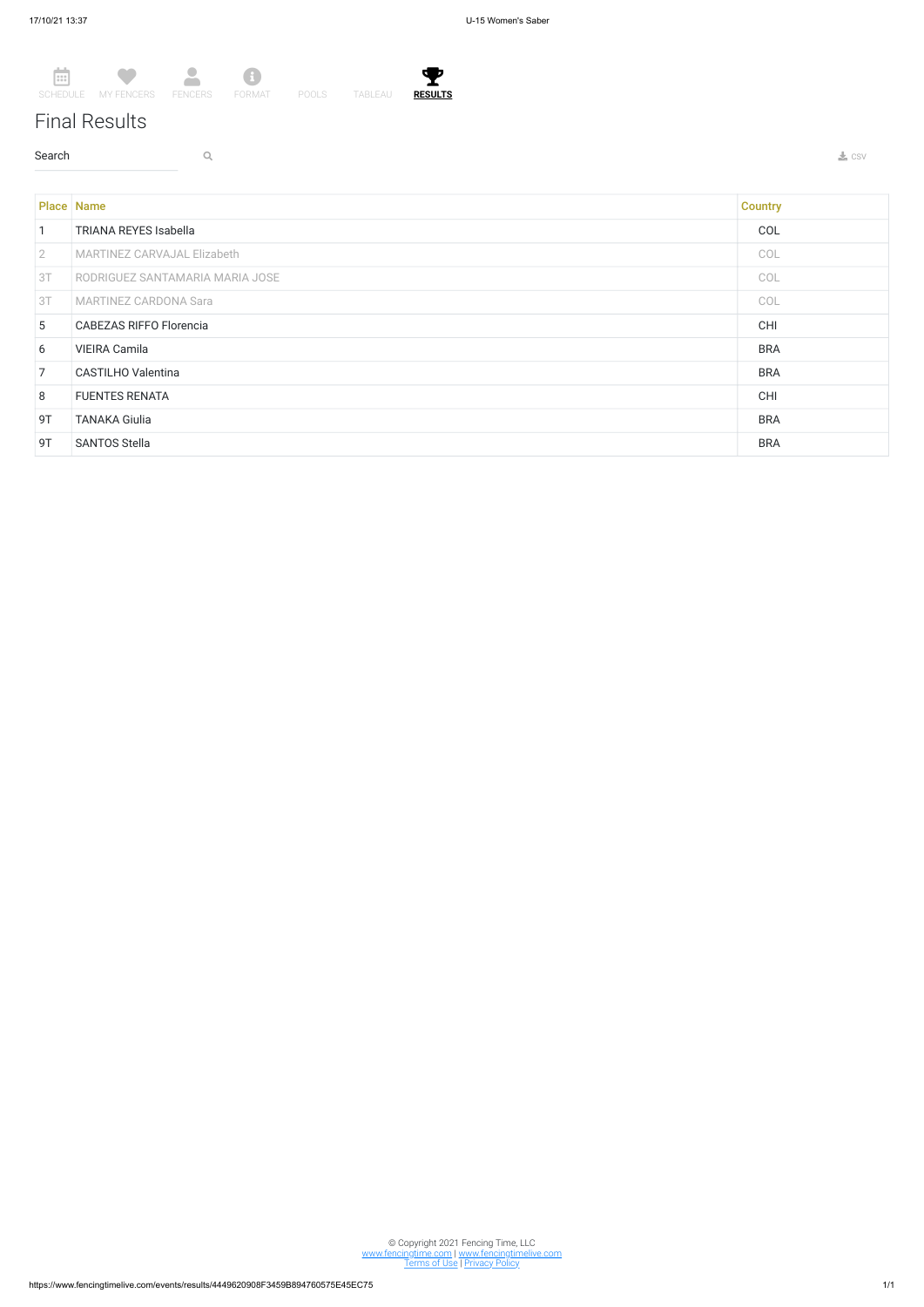## Final Results

 $\sim$  Search  $\sim$  Q. The contract of the contract of the contract of the contract of the contract of the contract of the contract of the contract of the contract of the contract of the contract of the contract of the contr



© Copyright 2021 Fencing Time, LLC www.fencingtime.com | www.fencingtimelive.com <u>Terms of Use | Privacy Policy</u>

|                 | <b>Place Name</b>                  | <b>Country</b> |
|-----------------|------------------------------------|----------------|
| $\mathbf{1}$    | <b>GUTIERREZ GUARIN Maria Jose</b> | COL            |
| $\overline{2}$  | LONDOÑO GONZALES Valentina         | COL            |
| 3T              | <b>CUNHA Isabela</b>               | <b>BRA</b>     |
| 3T              | <b>GAMBOA ANDRADE Mariana</b>      | COL            |
| $5\overline{)}$ | <b>HATEM SIVIRA Ivana</b>          | <b>VEN</b>     |
| 6               | CHEN Isabela                       | <b>BRA</b>     |
| $\overline{7}$  | CAÑIZARES VALENTINA                | ECU            |
| 8               | <b>BONADONA Rafaela</b>            | <b>BOL</b>     |
| 9               | HERNANDEZ NOTARIO CARLA            | ECU            |
| 10              | MANSO CONSTANZA                    | CHI            |
| 11              | <b>MORAES Gabriela</b>             | <b>BRA</b>     |
| 12              | <b>CASTILHO Valentina</b>          | <b>BRA</b>     |
| 13              | <b>FUENTES RENATA</b>              | <b>CHI</b>     |
| 14              | <b>TRIANA REYES Isabella</b>       | COL            |

T